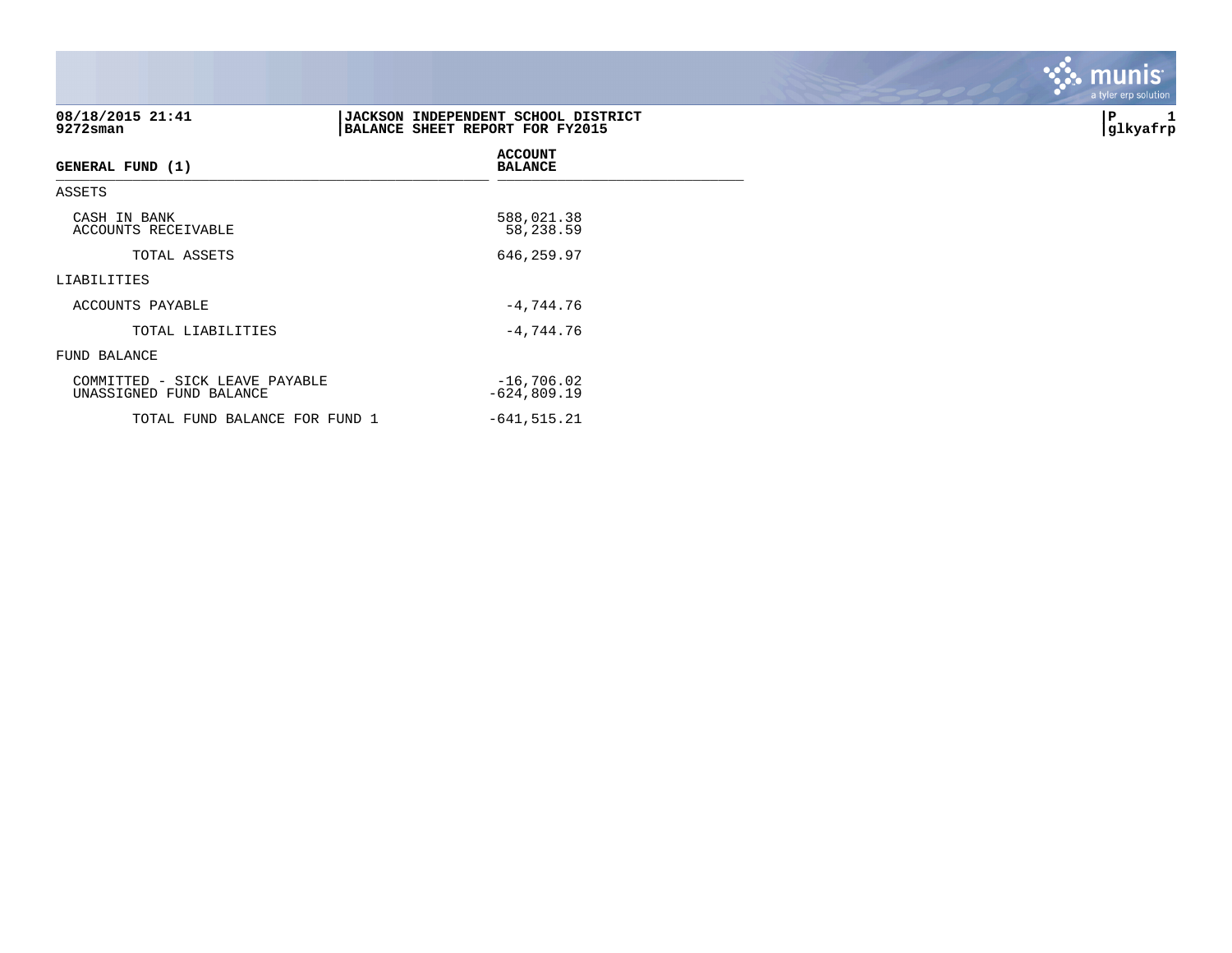| 08/18/2015 21:41<br>9272sman        | JACKSON INDEPENDENT SCHOOL DISTRICT<br>BALANCE SHEET REPORT FOR FY2015 |
|-------------------------------------|------------------------------------------------------------------------|
| SPECIAL REVENUE (2)                 | <b>ACCOUNT</b><br><b>BALANCE</b>                                       |
| ASSETS                              |                                                                        |
| CASH IN BANK<br>ACCOUNTS RECEIVABLE | $-220,865.87$<br>245,496.77                                            |
| TOTAL ASSETS                        | 24,630.90                                                              |
| LIABILITIES                         |                                                                        |
| DEFERRED REVENUE                    | $-24,630.90$                                                           |
| TOTAL LIABILITIES                   | $-24,630.90$                                                           |

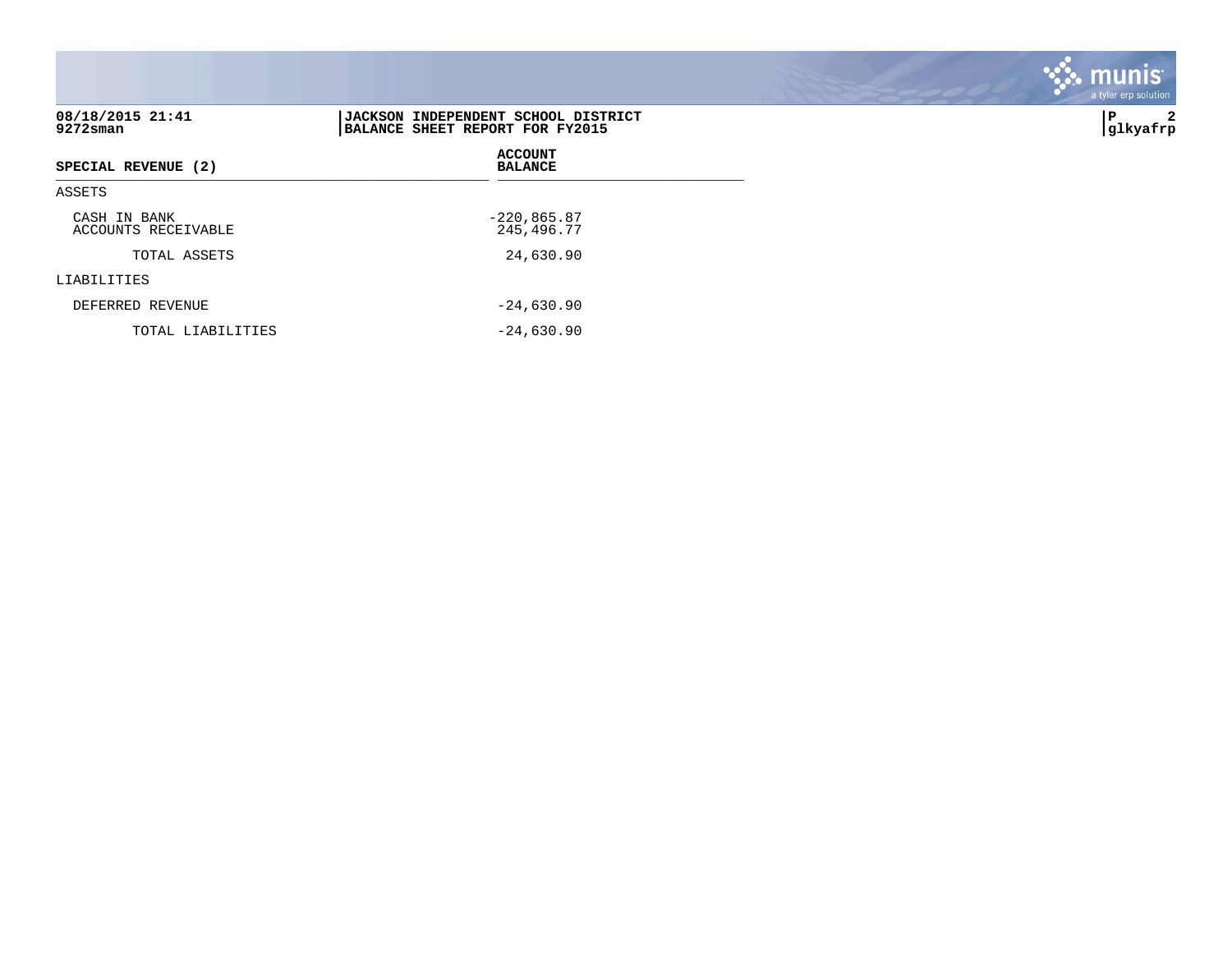| 08/18/2015 21:41<br>9272sman      | JACKSON INDEPENDENT SCHOOL DISTRICT<br>BALANCE SHEET REPORT FOR FY2015 |
|-----------------------------------|------------------------------------------------------------------------|
| BUILDING FUND (5 CENT LEVY) (320) | <b>ACCOUNT</b><br><b>BALANCE</b>                                       |
| ASSETS                            |                                                                        |
| CASH IN BANK                      | 932.00                                                                 |
| TOTAL ASSETS                      | 932.00                                                                 |
| FUND BALANCE                      |                                                                        |
| RESTRICTED-SFCC ESCROW-CURRENT    | $-932.00$                                                              |
| TOTAL FUND BALANCE FOR FUND 320   | $-932.00$                                                              |

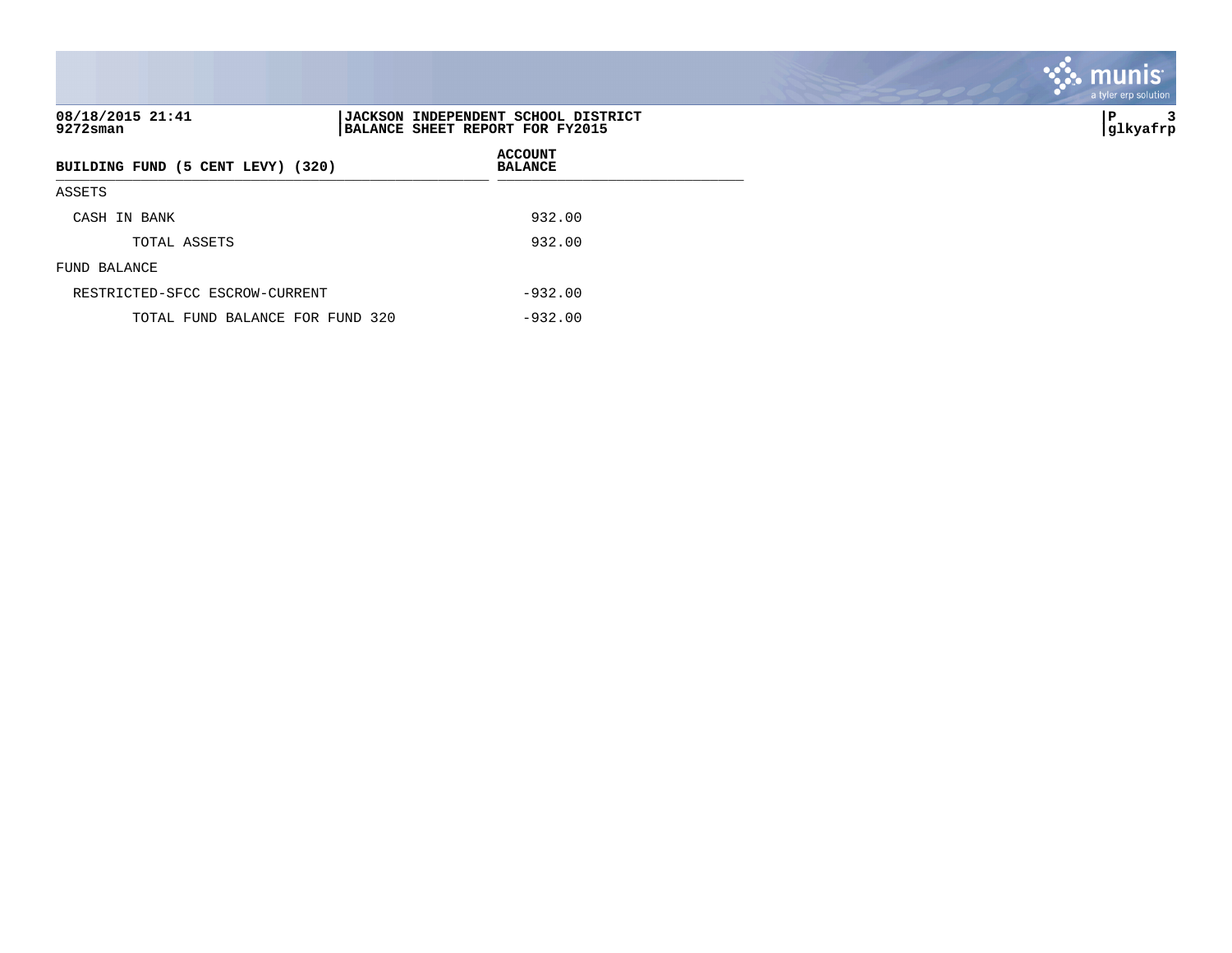| 08/18/2015 21:41<br>9272sman                                       | JACKSON INDEPENDENT SCHOOL DISTRICT<br>BALANCE SHEET REPORT FOR FY2015 | 4<br>∣P<br> glkyafrp |
|--------------------------------------------------------------------|------------------------------------------------------------------------|----------------------|
| <b>FOOD SERVICE FUND (51)</b>                                      | <b>ACCOUNT</b><br><b>BALANCE</b>                                       |                      |
| ASSETS                                                             |                                                                        |                      |
| CASH IN BANK<br>ACCOUNTS RECEIVABLE<br>INVENTORIES FOR CONSUMPTION | 6,746.14<br>26,732.65<br>14,504.47                                     |                      |
| TOTAL ASSETS                                                       | 47,983.26                                                              |                      |
| FUND BALANCE                                                       |                                                                        |                      |
| RESTRICTED-NEW ASSETS (FD SVC)                                     | $-47,983.26$                                                           |                      |
| TOTAL FUND BALANCE FOR FUND 51                                     | $-47,983.26$                                                           |                      |

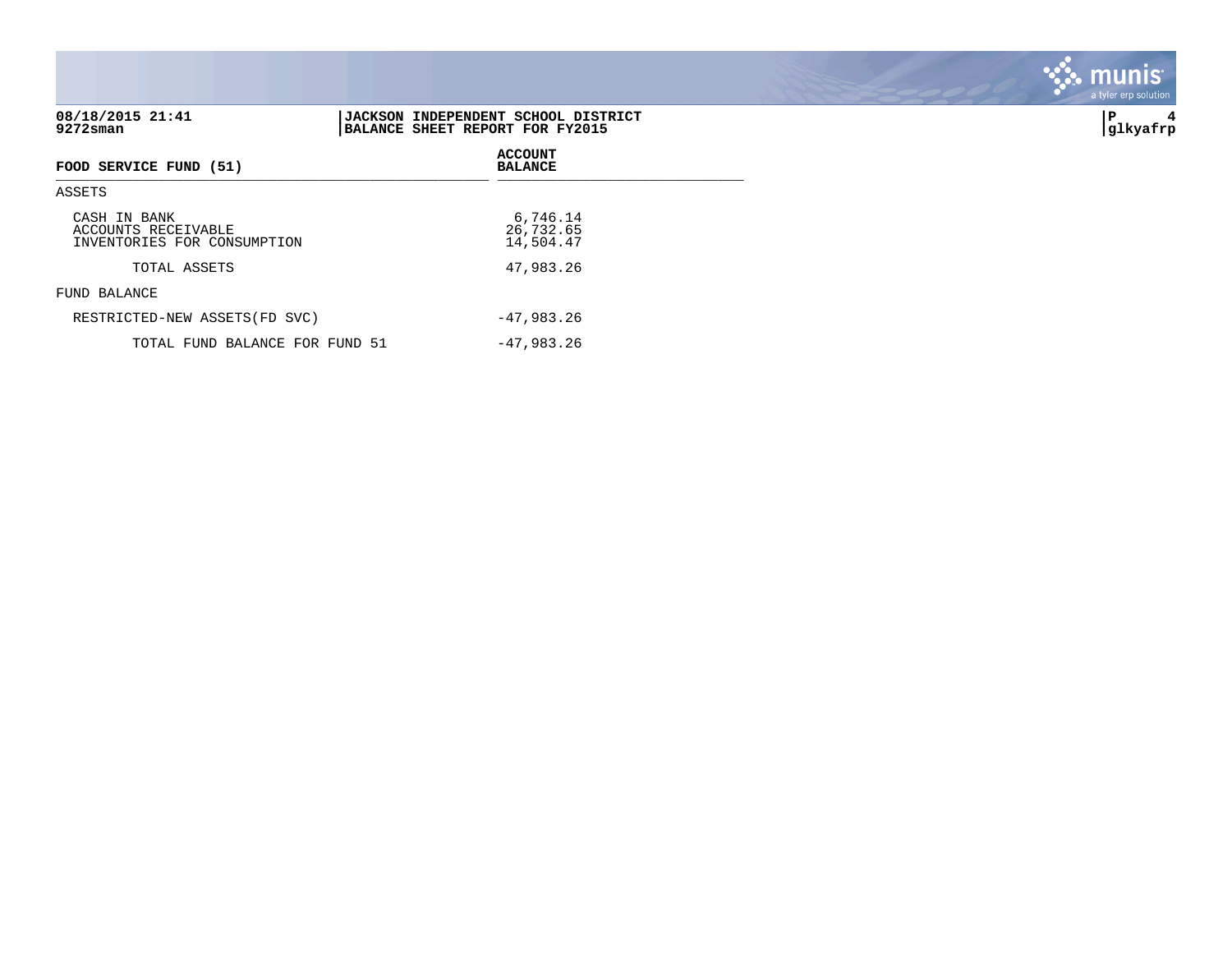

## **08/18/2015 21:41 |JACKSON INDEPENDENT SCHOOL DISTRICT |P 5 9272sman |BALANCE SHEET REPORT FOR FY2015 |glkyafrp**

**ACCOUNT**



## **GOVERNMENTAL ASSETS (8)** GOVERNMENTAL ASSETS (0)

| ٠<br>I<br>۰,<br>۰. |
|--------------------|
|--------------------|

| T.AND<br>LAND IMPROVEMENTS<br>A/D - LAND IMPROVEMENTS<br>BUILDINGS & BUILDING IMPROVE.<br>$A/D$ - BUILDINGS<br>TECHNOLOGY EOUIPMENT<br>A/D - TECHNOLOGY EQUIPMENT<br>VEHICLES<br>$A/D - VEHICLES$<br>GENERAL EOUIPMENT<br>A/D - GENERAL EOUIPMENT | 579,118.00<br>180, 213. 18<br>$-75.037.21$<br>3,359,278.91<br>$-1,906,631.85$<br>650,339.72<br>$-533, 454.36$<br>315, 112. 72<br>$-174,645.09$<br>200,784.08<br>$-167, 378.60$ |
|---------------------------------------------------------------------------------------------------------------------------------------------------------------------------------------------------------------------------------------------------|--------------------------------------------------------------------------------------------------------------------------------------------------------------------------------|
| TOTAL ASSETS                                                                                                                                                                                                                                      | 2,427,699.50                                                                                                                                                                   |
| FUND BALANCE                                                                                                                                                                                                                                      |                                                                                                                                                                                |
| INVESTMENT IN GOVT ASSETS                                                                                                                                                                                                                         | $-2,427,699.50$                                                                                                                                                                |
| TOTAL FUND BALANCE FOR FUND 8                                                                                                                                                                                                                     | $-2,427,699.50$                                                                                                                                                                |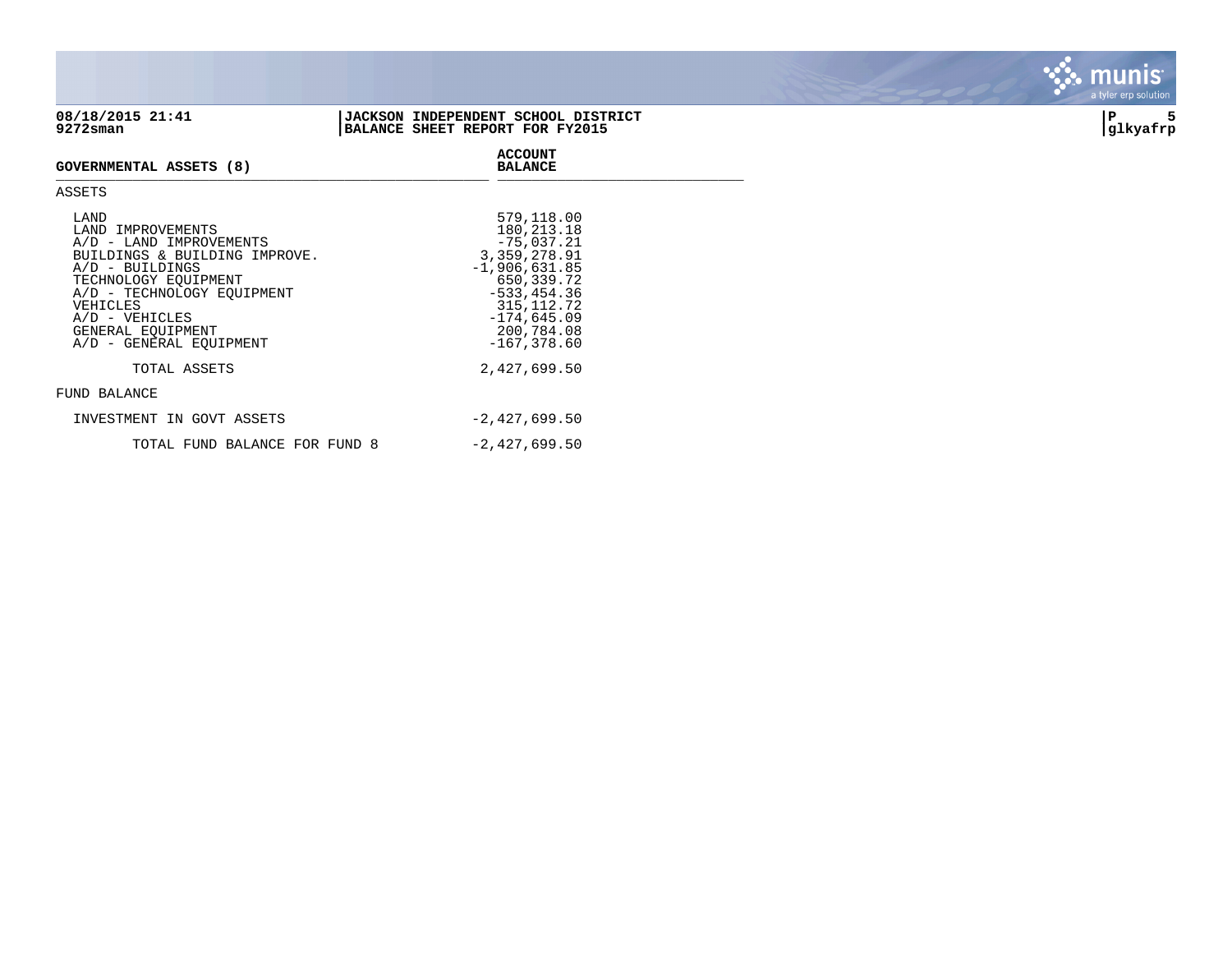| 08/18/2015 21:41<br>9272sman                                                                       | <b>JACKSON INDEPENDENT SCHOOL DISTRICT</b><br>BALANCE SHEET REPORT FOR FY2015 | ∣P<br>6<br> glkyafrp |
|----------------------------------------------------------------------------------------------------|-------------------------------------------------------------------------------|----------------------|
| FOOD SERVICE ASSETS (81)                                                                           | <b>ACCOUNT</b><br><b>BALANCE</b>                                              |                      |
| ASSETS                                                                                             |                                                                               |                      |
| TECHNOLOGY EQUIPMENT<br>A/D - TECHNOLOGY EQUIPMENT<br>GENERAL EQUIPMENT<br>A/D - GENERAL EQUIPMENT | 11,280.00<br>$-11,280.00$<br>88,676.78<br>$-74,728.19$                        |                      |
| TOTAL ASSETS                                                                                       | 13,948.59                                                                     |                      |
| FUND BALANCE                                                                                       |                                                                               |                      |
| INVESTMENT IN BUSINESS ASSETS                                                                      | $-13,948.59$                                                                  |                      |
| TOTAL FUND BALANCE FOR FUND 81                                                                     | $-13,948.59$                                                                  |                      |